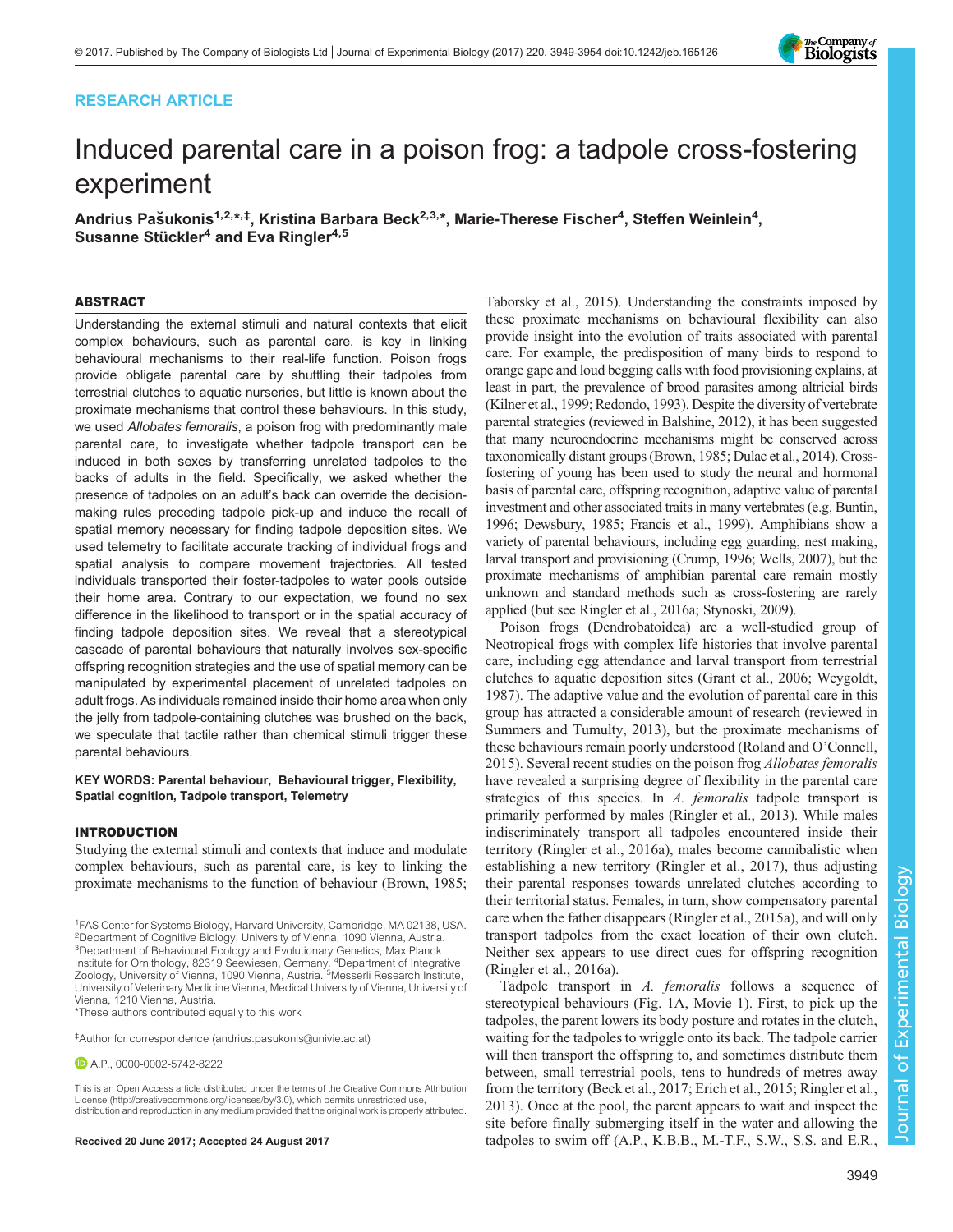<span id="page-1-0"></span>

Fig. 1. Schematic representations of the behavioural cascade involved in tadpole transport. (A) Natural tadpole transport. The numbered stages represent: (1) clutch recognition and homing; (2) tadpole pick-up; (3) orientation and tadpole transport; (4) pool inspection and tadpole deposition. (B) Induced tadpole transport. The numbered stages represent: (1) adult in home area and homing; (2) tadpole transfer from an unrelated clutch to the back of a frog; (3) orientation and tadpole transport; (4) pool inspection and tadpole deposition.

personal observation). After the deposition, the parent returns to the home territory via a direct path ([Beck et al., 2017](#page-5-0)). Recent tracking studies have revealed that A. femoralis relies on large-scale spatial memory for finding the pools and homing [\(Beck et al., 2017](#page-5-0); Paš[ukonis et al., 2014a,b, 2016\)](#page-5-0). Further, it has been proposed that some strategic planning of where to go and how many tadpoles to transport is involved ([Ringler et al., 2013\)](#page-5-0). Together, these finding suggest that the stereotypical action patterns involved in parental care are controlled by a fairly flexible decision-making process and extensive use of spatial memory. Understanding the stimuli that trigger and control such a behavioural cascade would constitute a crucial step in understanding the proximate mechanisms involved. In turn, understanding the proximate mechanisms of parental care in poison frogs would provide key insights into the evolution of vertebrate parental care as well as amphibian cognition.

In this study, we used telemetry and an array of artificial deposition sites to test whether tadpole transport can be triggered in male and female A. femoralis by experimentally transferring tadpoles to the backs of unrelated adults in the field. Several decision-making rules involved in A. femoralis parental care have been demonstrated or hypothesized in recent years, such as the use of spatial cues for offspring recognition, context-dependent decision to transport, and context-dependent number of tadpoles transported ([Ringler et al., 2013](#page-5-0), [2015a, 2016a, 2017\)](#page-5-0). We were interested in whether the presence of tadpoles on the back of an adult can override these decision-making rules naturally preceding the tadpole pick-up and induce the recall of spatial memory necessary for finding the tadpole deposition sites. Because females are more selective in initiating parental care in this species, we expected females to be less likely to transport cross-fostered tadpoles. In addition, we expected males to be faster and more accurate in finding suitable tadpole deposition sites because of their predominant role in tadpole transport.

## MATERIALS AND METHODS

## Study area and species

The study was carried out from January to March 2016 and 2017 in an experimental population established on a 5 ha river island [\(Ringler et al., 2015b](#page-5-0)) near the Camp Pararé field site at the CNRS Nouragues Ecological Research Station in the Nature Reserve Les Nouragues, French Guiana (<http://www.nouragues.cnrs.fr>). The frogs in the study area rely primarily on an array of 13 artificial plastic pools (volume ∼10 l, inter-pool distance ∼20 m) for tadpole deposition.

Allobates femoralis (Boulenger 1884) is a small diurnal frog common throughout the Amazon basin and the Guiana Shield [\(Amezquita et al., 2009](#page-5-0)). During the rainy season, males establish acoustically advertised territories on the forest floor where courtship and oviposition occur [\(Ringler et al., 2009\)](#page-5-0). After 12–20 days of larval development, frogs transport 1–25 tadpoles and deposit them as far as 185 m from their territory in a variety of small terrestrial water bodies ([Beck et al., 2017](#page-5-0); [Ringler et al., 2013\)](#page-5-0). Allobates femoralis' mating system is polygynandrous, most mature individuals reproduce continuously throughout the rainy season, and males have been observed caring for up to five clutches simultaneously [\(Ursprung et al., 2011](#page-5-0)).

## Frog sampling

At the onset of the experiment, we performed a baseline sampling of all females and males in the study area. We caught the frogs with transparent plastic bags, photographed them for individual identification by their unique ventral coloration pattern ([Ringler](#page-5-0) [et al., 2015b](#page-5-0)), and marked their position on a detailed GIS background map [\(Ringler et al., 2016b](#page-5-0)) using a tablet (WinTab 8, Odys) with the mobile GIS software ArcPad 10.0 (ESRI). We sexed the individuals by the presence (male) or absence (female) of vocal sacs. Male territorial behaviour (calling, aggression, courtship) and repeated recaptures allowed identification of male territories.

To obtain tadpoles for the experiments, we searched through the leaf-litter around the males' calling sites. In A. femoralis, clutches are typically laid on dry leaves within the male's territory. We marked the locations and followed the development of all detected clutches. To ensure that tadpoles used for experiments were morphologically ready to be transported, we only used hatched tadpoles in the appropriate developmental stage [Gosner stage 24–25 [\(Gosner,](#page-5-0) [1960\)](#page-5-0); usually 12–16 days after oviposition; [Fig. S1\]](http://jeb.biologists.org/lookup/doi/10.1242/jeb.165126.supplemental). When not transported to the water, A. femoralis tadpoles can remain in the eggjelly for many days after hatching (S.W., unpublished data).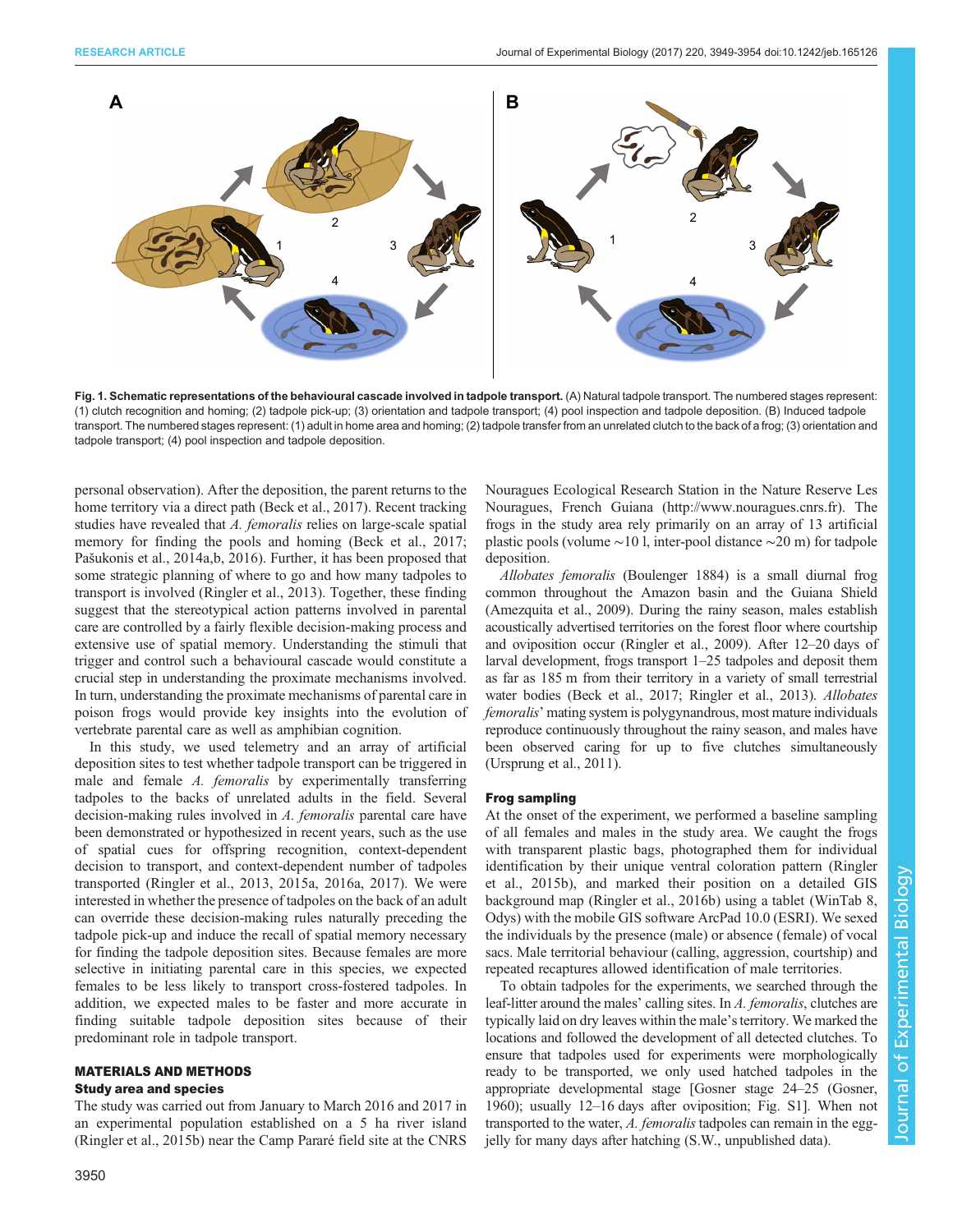## Experimental procedure

All experiments were started in the morning between 07:30 h and 10:30 h, which corresponds to the daytime period when A. femoralis usually initiate tadpole transport ([Ringler et al., 2013](#page-5-0)). We captured the frogs in what we assumed were their home areas, fitted them with a transponder for tracking and subjected them to one of two experimental treatments: (1) tadpole cross-fostering (tadpole group hereafter) or (2) egg-jelly swabbing (jelly group hereafter). The second treatment ( jelly) was conducted in the second field season as an addition to the first treatment (tadpoles). Each experimental group included 10 males and 10 females and we did not use the same individuals between the two field seasons.

## Tadpole group

To test whether tadpole transport can be induced, we forcibly placed tadpoles on frogs' backs. We first carefully removed the tadpoles from the jelly onto a moist leaf using a fine-tipped paintbrush. We then transferred the tadpoles one-by-one from the leaf to the back of an adult while holding the frog immobilized by the hindlegs (Fig. 2; [Movie 2\)](http://movie.biologists.com/video/10.1242/jeb.165126/video-2). We transferred 8–12 tadpoles, which corresponds to the average number of tadpoles transported naturally. We waited for a few minutes until the tadpoles settled on the back, then released the frogs as gently as possible to prevent the larvae from falling off. Occasionally, the frog lost a few tadpoles with a sudden escape movement during release. We never observed the frog losing additional tadpoles after the initial release. We continuously observed the frog for 5–15 min immediately after release, during which time most frogs remained immobile. During this period, we often observed the tadpoles wiggling on the frog and sometimes repositioning themselves on its back. To minimize the chances of testing a male with his own tadpoles, we only used tadpoles collected outside the respective male's territory and its immediate neighbourhood (at least 30 m from the tested male). To minimize the chances of testing a female with her own tadpoles, we used tadpoles collected at least 50 m away from the capture site of each tested female, as females preferentially mate with males within an approximately 20 m radius [\(Ursprung et al., 2011\)](#page-5-0).

## Jelly group

To control for the effects of handling and tagging and to test whether tadpole transport can be induced by chemical cues present in the egg-jelly, we did a follow-up experiment in 2017. We dipped the



Fig. 2. Photograph of a captured frog wearing the tracking transponder during the tadpole transfer procedure. The numbers and arrows indicate: (1) a live tadpole being transferred with a fine-tipped paintbrush; (2) tadpoles already transferred on the back of the frog; (3) a sealed diode with antenna used for tracking; (4) the silicone waistband holding the tag.

paintbrush into a clutch containing at least eight ready-for-transport tadpoles and gently brushed the egg-jelly on the back of the frog. The procedure was repeated eight times and the frogs were handled identically to the tadpole group.

## **Tracking**

We used the harmonic direction-finding telemetry technique to track individuals and followed a protocol that has been successfully used in A. femoralis in several contexts including tadpole transport [\(Beck et al., 2017](#page-5-0); Paš[ukonis et al., 2014a](#page-5-0),[b](#page-5-0)). The system consists of a directional transceiver and a passive reflector (i.e. transponder) attached to the animal. The tag together with the attachment comprised less than 5% of the frog's body mass (frog mass ∼2 g, tag mass <0.1 g). We used a commercially available transceiver (R8, RECCO® Rescue System, Lidingö, Sweden) for tracking. Following release, all frogs were located every 15–30 min during their daylight activity hours (∼07:30 h to 18:30 h). In each case, we carefully approached the location of the signal and attempted to detect the frog visually. In cases of poor visibility or if an individual was hiding, we narrowed the signal to less than 1 m. Every position fix was recorded on the background GIS map as described above. Whenever the frog was visible, we also recorded the number of tadpoles present and the current behaviour (e.g. moving, hiding, depositing tadpoles). In 2016 (tadpole group), we followed the frogs until all tadpoles were deposited. Most frogs completed tadpole transport and deposition within 1 day (mean $\pm$ s.d. duration 4.47 $\pm$ 2.48 h), but two individuals were tracked for 2 consecutive days [\(Table S1\)](http://jeb.biologists.org/lookup/doi/10.1242/jeb.165126.supplemental). All males were untagged immediately after tadpole deposition and were recaptured back in their territory over the following days. As females do not show conspicuous behaviour such as calling or territorial aggression, it was not always possible to confirm female homing by recapture. Thus, we tracked three females that had moved the longest distance after deposition to confirm that females also return to their home areas after tadpole transport. All three females tracked showed homing behaviour and moved back to their original home areas after tadpole deposition. In 2017 ( jelly group), the frogs were tracked for 1 day between 6.7 h and 9.4 h (mean duration 7.92 h) and untagged in the evening between 17:30 h and 18:45 h.

## Movement analysis

Visualization and extraction of coordinates were done in the GIS software ArcGIS™ 10 (ESRI). To describe the spatio-temporal characteristics of frog movement to the pools, we quantified the latency to move, the speed of movement and the distance travelled to the first deposition site, and the total duration until all tadpoles were deposited. The latency to move was defined as the time taken to leave a 5 m radius area from the capture/release site. This cut-off was chosen based on the distance to the closest deposition site across all frogs and it allowed us to separate various local movements around the release site from the directional movement towards the deposition site. As A. femoralis do not move at night, for the two frogs that were tracked overnight, we subtracted 12 h for the calculation of movement speed. We compared the total duration of tadpole transport between males and females with and without subtracting the 12 h.

To estimate orientation accuracy, we calculated a straightness coefficient (SC), defined as the ratio between the straight-line distance and the actual path distance between the starting point and the first deposition site (such that SC=1 would indicate a perfectly straight path). SC is a simple but robust estimator of the efficiency of a goal-oriented path [\(Benhamou, 2004\)](#page-5-0). For the frogs that did not visit a deposition site, we calculated the latency to move, the total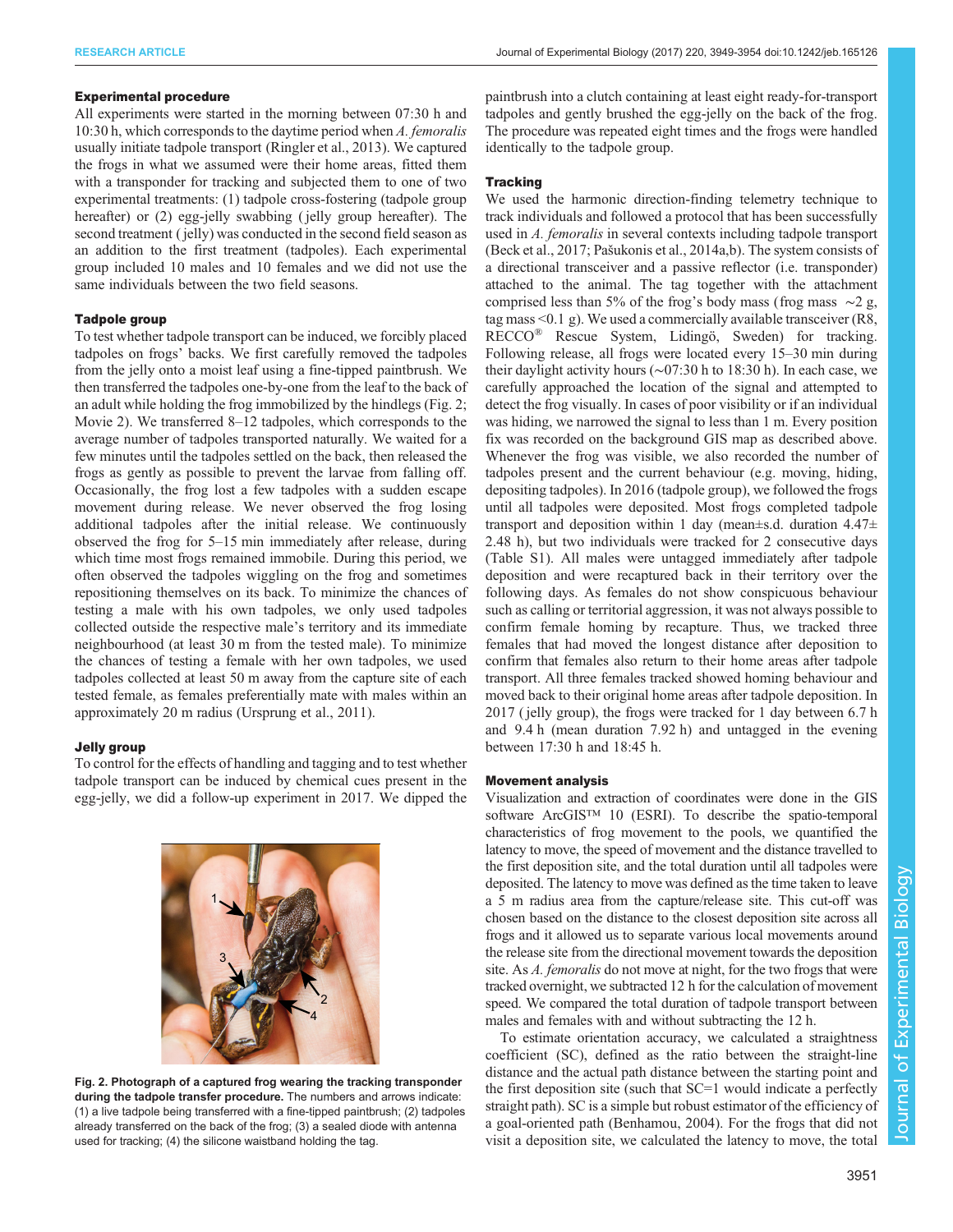path length, the distance to the farthest point moved from the capture sites, and the movement speed over the entire tracking period. We performed a Mann–Whitney U-test for sex differences in temporal and spatial parameters. We also used the Mann–Whitney U-test to compare the speed of movement and SC of induced male tadpole transport with natural male tadpole transport (see [Beck et al., 2017\)](#page-5-0). No tracking data on natural female tadpole carriers are currently available. For visual representation, we plotted pool directionnormalized trajectories derived from the linear interpolations of consecutive positions. All analyses were performed in GIS software ArcGIS™10 (ESRI) and R statistical software [\(http://www.R](http://www.R-project.org/)[project.org/](http://www.R-project.org/)).

#### Ethical statement

Our study was approved by the Animal Welfare Board of the University of Vienna (approval number: 2016-003) and by the scientific committee of the research station where fieldwork was conducted. All necessary permits were provided by the local authorities (DEAL: ARRETE no. 2011-44/DEAL/SMNBSP/BSP). All sampling was conducted in strict accordance with current French and EU law and followed the 'Guidelines for use of live amphibians and reptiles in the field and laboratory research' by the Herpetological Animal Care and Use Committee (HACC) of the American Society of Ichthyologists and Herpetologists.

#### RESULTS

All 20 individuals from the tadpole group transported and deposited the cross-fostered larvae. Seventeen frogs deposited in artificial pools and three frogs used natural pools (Fig. 3A). Two frogs (males) distributed tadpoles between two pools and one frog (female) visited a dried-out deposition site before moving to an artificial pool. From the capture site to the first deposition site, frogs moved on average 36.5 m (mean $\pm$ s.d. path<sub>female</sub>=35 $\pm$ 31 m, path<sub>male</sub>=38 $\pm$ 20 m) at an average

speed of  $10 \text{ m h}^{-1}$  (speed<sub>female</sub>=8.5±6 m h<sup>-1</sup>, speed<sub>male</sub>=11.7± 6.7 m h−<sup>1</sup> ). The average latency to leave the 5 m-radius area around the capture site was  $1.92$  h (latency<sub>female</sub>= $2.02 \pm 1.43$  h, latency<sub>male</sub>=1.83 $\pm$ 1.59 h) and the total duration until deposition was on average 6.47 h (duration  $f_{\text{female}} = 8 \pm 9.05$  h, duration  $m_{\text{male}} = 4.49 \pm 1.05$ 2.26 h). The average orientation accuracy (SC) was 0.87  $SC_{female}=0.89\pm0.14$ ,  $SC_{male}=0.85\pm0.11$ ). We did not find any significant differences between the sexes in any temporal and spatial parameters measured (Fig. 3B,C; Mann–Whitney U-test:  $U_{\text{latency}}$ =44.5, P=0.7;  $U_{\text{full duration}}$  =48, P=0.9;  $U_{\text{daytime duration}}$  =54.5, P=0.8;  $U_{\text{speed}}=33$ , P=0.2;  $U_{\text{SC}}=65$ , P=0.3). We also found no significant difference between movement speed and orientation accuracy of males during induced and natural tadpole transport (Mann–Whitney U-test:  $U_{\text{speed}} = 54$ ,  $P=0.8$ ;  $U_{\text{SC}} = 44.5$ ,  $P=0.7$ ).

Only one frog (male) out of 20 moved to a pool after being swabbed with jelly from tadpole-containing clutches. During the entire tracking period, jelly group frogs moved on average 8.16± 6.45 m (mean±s.d.) at an average speed of 1.1±0.9 m h<sup>-1</sup> and only three frogs (two males and one female) left the 5 m-radius area around the capture sites.

## **DISCUSSION**

We successfully triggered tadpole transport and deposition in all tested frogs by transferring unrelated tadpoles onto their backs. In contrast, all frogs except one subjected to the same handling procedure and brushed with jelly from tadpole-containing clutches remained in their home areas. Even though A. femoralis females rarely and selectively transport tadpoles, both sexes were equally likely to transport cross-fostered tadpoles. We also found no difference in the accuracy or speed of finding deposition sites between males and females.

Our findings show that the decision-making processes and motor actions involved in tadpole pick-up do not need to precede



Fig. 3. Study area map and frog trajectories, showing the induced movements. (A) Schematic representation of the study area and the movement patterns of tested frogs during induced tadpole transport from their home areas to aquatic deposition sites. Grey squares represent the artificial pool array; grey circles represent natural deposition sites visited by tested frogs. Symbols indicate female and male home areas. Red and blue lines represent interpolated female and male movement trajectories. Arrows on the lines mark every position recorded during tracking and indicate the direction of movement. (B,C) Tadpole transport trajectories of (B) males and (C) females normalized for and shown until the first deposition site. Each line corresponds to a single individual. The grey arrows indicate the last point of each trajectory, i.e. the deposition site.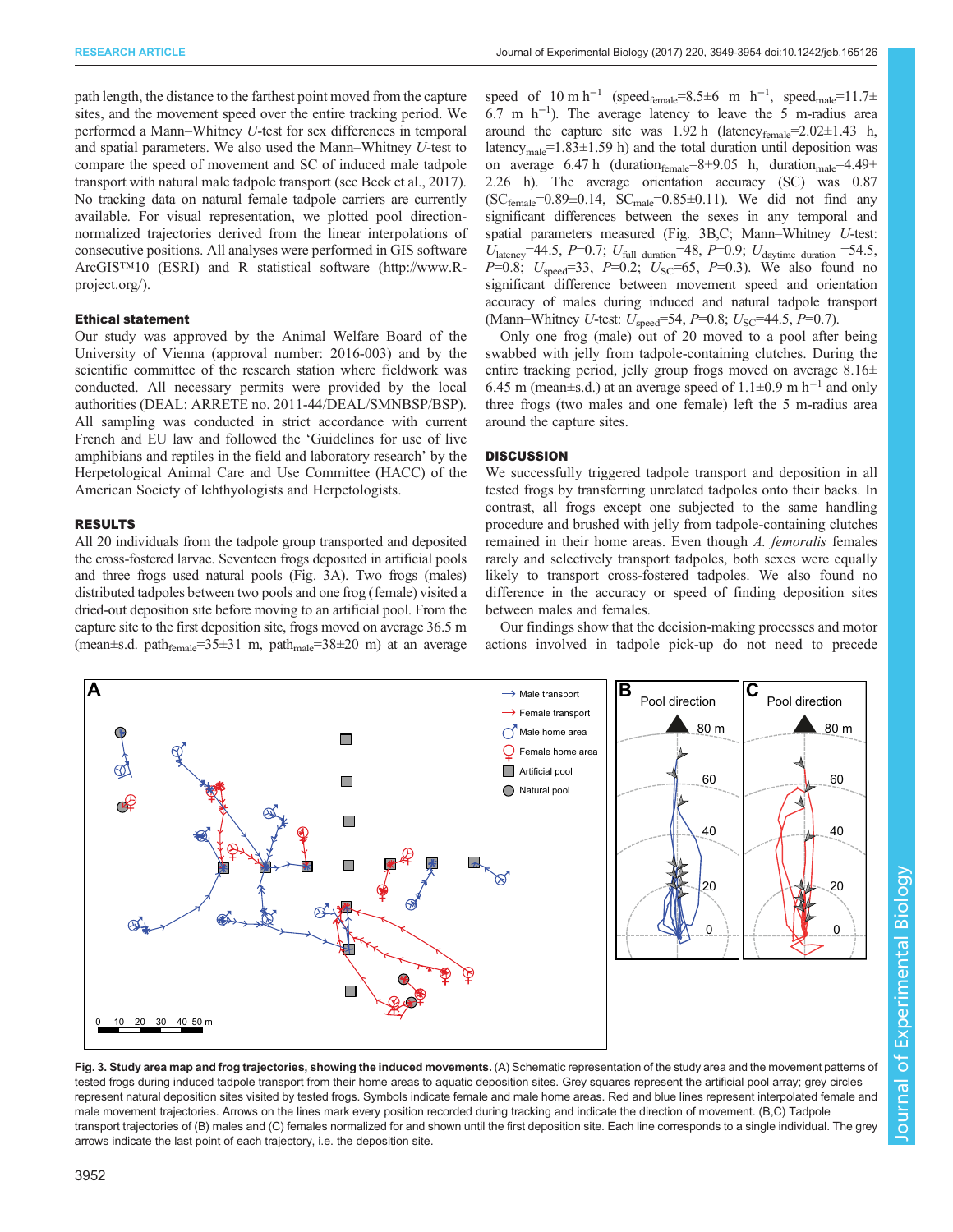successful tadpole transport ([Fig. 1B](#page-1-0)). They also confirm a recent finding that A. femoralis do not use direct cues for offspring recognition ([Ringler et al., 2016a](#page-5-0)), similar to results for egg-feeding behaviour in the strawberry-poison frog, Oophaga pumilio [\(Stynoski, 2009](#page-5-0)). Our ability to experimentally bypass tadpole pick-up is especially surprising for females, which are very selective in terms of the context in which they naturally pick up and transport tadpoles ([Ringler et al., 2015a\)](#page-5-0) and the precise spatial cues for clutch recognition ([Ringler et al., 2016a](#page-5-0)). It suggests that even though males and females show diverging offspring recognition strategies, the mechanisms underlying tadpole transport are likely to be shared between the sexes. In addition, the similar spatio-temporal patterns of tadpole transport between the sexes suggest shared underlying spatio-cognitive capabilities. While parental care in poison frogs is typically classified based on species- and sexspecific parental roles, anecdotal observations and some experimental data suggest that both the presumed species- and sex-specific parental roles may be more flexible than often assumed [\(Myers and Daly, 1983; Ringler et al., 2015a](#page-5-0); [Souza et al.,](#page-5-0) [2017](#page-5-0); [Tumulty et al., 2014; Vacher et al., 2017; Wells, 2007,](#page-5-0) table 11.3, pp. 524–526). We speculate that the mechanisms underlying poison frog parental care are not species- or sex-specific and therefore allow strong plasticity through ontogeny as well as flexibility in adults.

Our study provides limited information about the exact cues that trigger tadpole transport, but we speculate that tactile stimuli may play a predominant role. Dorsal swabbing with jelly from clutches that contained ready-for-transport tadpoles did not trigger the parental behaviour, suggesting that chemical cues passively released by tadpoles are not sufficient as a trigger. Tadpoles wriggling up and onto the back of a parent could provide a variety of tactile cues to initiate tadpole transport. Tadpoles of several tropical anurans, including dendrobatid frogs, are known to use tactile and vibrational cues for parent–offspring communication in the context of begging behaviour ([Jungfer, 1996; Jungfer and Weygoldt, 1999](#page-5-0); [Kam and Yang, 2002; Stynoski and Noble, 2012; Yoshioka et al.,](#page-5-0) [2016](#page-5-0)). The tactile cues could work in combination with chemical cues actively released by the tadpoles once on the back of the parent, which might in part explain the delay in moving following tadpole transfer. The mechanisms by which tadpoles identify a suitable carrier and adhere to their back are not well understood, but are also likely to involve mechanical and chemical interactions [\(Grant et al.,](#page-5-0) [2006](#page-5-0); [Lüddecke, 1999; Myers and Daly, 1980\)](#page-5-0). Interestingly, different poison frog species vary in how strongly the tadpoles are attached to the back of the carrier [\(Myers and Daly, 1980](#page-5-0); A.P., personal observation). Identifying these attachment mechanisms might provide crucial insight into the cues that trigger tadpole transport in poison frogs.

Even though tadpole transport was triggered in all tested individuals, there was a marked and highly variable latency between tadpole transfer and the initiation of movement towards a deposition site. Several factors such as the nature of the trigger or the spatio-cognitive processes preceding long-distance movement may influence this latency, but we speculate that the motivational/ hormonal state of the individual is likely to be the key element. Complex cycles of neuroendocrine parental care regulation in mammals, birds and fish are often preceded by reproductive triggers such as mating [\(Brown, 1985; Dulac et al., 2014\)](#page-5-0). In A. femoralis, females can produce clutches on average every 8 days and males commonly have several clutches simultaneously inside their territory [\(Ursprung et al., 2011\)](#page-5-0). As a result, mating and parenting generally overlap, but the exact reproductive state and thus the

parental motivation most likely vary between individuals. Our results suggest that reproductively active adults are indeed in general readiness for tadpole transport and the variable latency to initiate transport might reflect the exact reproductive state of each individual. Interestingly, male parental care has been shown to correlate negatively with territoriality and aggressiveness via steroid hormone levels in several vertebrates ([Ros et al., 2004](#page-5-0); [Wingfield](#page-5-0) [et al., 1990\)](#page-5-0), including one frog species [\(Townsend and Moger,](#page-5-0) [1987\)](#page-5-0). Allobates femoralis males appear to be an exception to this pattern as they maintain high levels of aggression and territoriality while being in a state of parental readiness. Neuroendocrine control of parental care in poison frogs has recently attracted some attention (Roland and O'[Connell, 2015; Schulte and Summers, 2017\)](#page-5-0), but to date the mechanisms of parental care in amphibians remain a virtually unexplored field.

To sum up, our results echo the findings of classical ethological studies on parental spatial behaviour of digger wasps (Ammophila spp.; [Baerends, 1941\)](#page-5-0) and beewolves (*Philanthus* spp.; [Tinbergen,](#page-5-0) [1932\)](#page-5-0) in revealing how a single trigger can induce a stereotypical behavioural cascade of fixed-action patterns. Key components of such a sequence are usually controlled and modulated by memory. In A. femoralis, the presence of tadpoles on the back induces a stereotypical sequence of orientation, fast directional movement, pool inspection, tadpole deposition and homing – behaviours dependent on the recall of long-term spatial memory [\(Beck et al.,](#page-5-0) [2017;](#page-5-0) Paš[ukonis et al., 2014a, 2016\)](#page-5-0). The exact cues that trigger tadpole transport remain to be studied, but we speculate that tactile stimuli play a predominant role. We believe that our findings provide key behavioural data from the field and an experimental approach for future studies on the neuroendocrine basis of parental behaviour and the associated cognitive processes.

#### Acknowledgements

We thank Nicolas Perrin and the Austrian Mountain Rescue Service Vorarlberg for providing the RECCO® transceivers; the CNRS Guyane and the staff of the Nouragues Ecological Research station for the logistic support; Rosanna Mangione and Max Ringler for logistic support and help in the field; and Eva K. Fischer and six anonymous reviewers who contributed to different stages of this study and the manuscript with their comments and suggestions.

#### Competing interests

The authors declare no competing or financial interests.

#### Author contributions

Conceptualization: A.P., K.B.B., E.R.; Methodology: A.P., K.B.B., S.W.; Validation: A.P., K.B.B., M.F., S.S.; Formal analysis: A.P., K.B.B.; Investigation: A.P., K.B.B., M.F., S.W., S.S.; Resources: A.P., E.R.; Data curation: A.P., K.B.B.; Writing - original draft: A.P., K.B.B.; Writing - review & editing: A.P., K.B.B., M.F., S.W., S.S., E.R.; Visualization: A.P.; Supervision: A.P., E.R.; Project administration: A.P., E.R.; Funding acquisition: A.P., E.R.

#### Funding statement

This work was funded by the Austrian Science Fund (FWF) projects J3827-B29 (P AP), P24788-B22 (PI ER) and T699-B24 (PI ER); the Centre National de la Recherche Scientifique (CNRS); the Investissement d'Avenir funds of the Agence Nationale de la Recherche (ANR) (CEBA: ANR-10-LABX-25-01, ANAEE-France: ANR-11-INBS-0001); the Universität Wien (KWA grant to K.B.B., M.-T.F.; Förderungsstipendium to K.B.B., M.-T.F.), Ethologische Gesellschaft e.V. Master's thesis grant (K.B.B.), the Vienna Zoo (Schönbrunner Tiergarten-Ges.m.b.H.) and the Austrian Herpetological Society (Österreichische Gesellschaft für Herpetologie). Deposited in PMC for immediate release.

#### Data availability

All tracking data used and calculated variables have been uploaded as electronic supplementary information (see [Movies 1](http://movie.biologists.com/video/10.1242/jeb.165126/video-1) and [2,](http://movie.biologists.com/video/10.1242/jeb.165126/video-2) [Fig. S1, Table S1](http://jeb.biologists.org/lookup/doi/10.1242/jeb.165126.supplemental)) and deposited in the Dryad Digital Repository (Paš[ukonis et al., 2017\)](#page-5-0): [http://dx.doi.org/10.5061/](http://dx.doi.org/10.5061/dryad.sf211.2) [dryad.sf211.2.](http://dx.doi.org/10.5061/dryad.sf211.2)